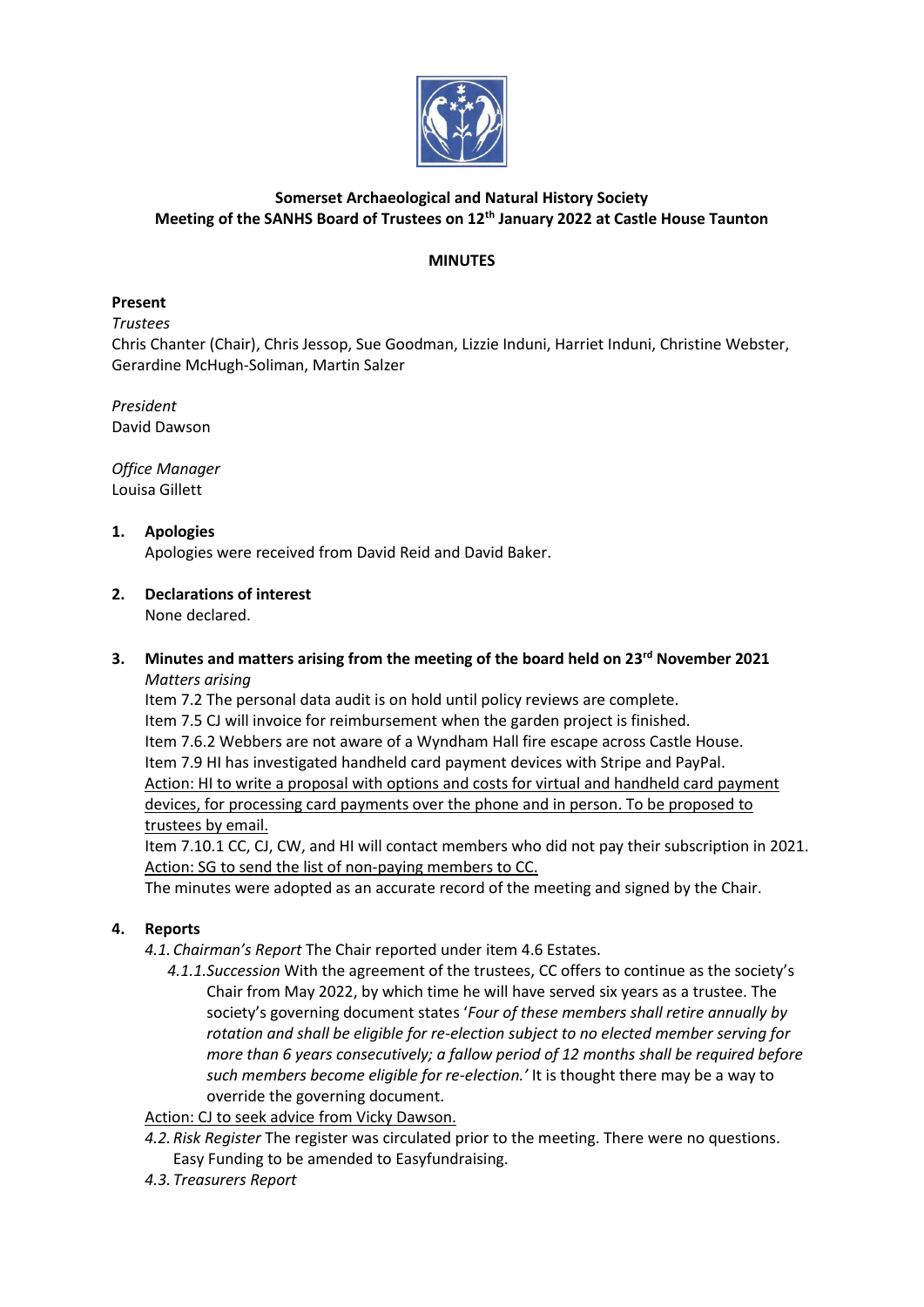- *4.3.1.Cumulative expenditure 2021* MS tabled a report with a summary of general fund expenditure for 2021. Although annual income exceeded expenditure by approximately £3000, the society's finances continue to be in a fragile state. It is anticipated that legal fees for ongoing estate matters will put more strain on the general fund, although this will improve if issues with Castle Hotel are resolved. Concise figures will be available before the next meeting of the board.
- *4.3.2. Draft budget 2022* The Interim Annual Budget was circulated prior to the meeting. The proposed expenditure budget is £27,000, based on an assumed income for 2022. Budget holders are asked to submit expenditure budgets to MS by the end of January. LG offered to provide budget figures to budget holders. In the absence of an approved budget, LG proposed regular payments continue to be made until the end of February 2022. **PROPOSAL ADOPTED**

Action: MS/LG to produce an annual expenditure/income report for the trustees.

*4.3.3. Letter to the Charity Commission* Reporting an incident to the Charity Commission is done by completing an online form, not by letter. The form must be completed and submitted at the same time. The trustees would like to view the information being submitted before the form is sent. The matter is on hold until this can be done. Action: add to the agenda of the next board meeting on 23<sup>rd</sup> March 2022.

*4.4.Reports and accounts of the Early Dunster project* No report submitted.

*4.5.Report and accounts of the Castle Garden project* LI has briefed Nigel Pearce on the railings for the garden. SWHT has been reminded to get approval for the garden panels from the National Heritage Lottery Fund and SANHS prior to production. The final project invoice from SWHT will be approximately £4000. DD suggests there is a right of way to the garden across the Castle Hotel car park. CJ asked if volunteers could continue working in the garden while the society takes legal action against the hotel.

Action: LI/CJ to research right of access through the hotel car park.

Action: LG to ask the solicitor if volunteers can continue working in the garden.

- *4.6.Report on the SANHS Estate*
	- *4.6.1. Castle Garden* WBW Solicitors has been instructed to issue Castle Hotel with a S146 Notice. The Notice gives the hotel 14 days to pay rent owed. The Notice will be served at the end of January.
	- *4.6.2. Wyndham Hall* Discussed under item 5.9.
	- *4.6.3. Ines Cottage Garden* Clarke Wilmott Solicitors has been instructed to execute the Heads of Agreement for the lease renewal with Nouveau Niche Ideas Ltd. Anti-Money Laundering checks are being carried out for the Holding Trustees and the society is required to make a Transfer of Ownership to the current Holding Trustees. The society will incur legal fees to do the transfer. DD suggests the society's rules for transferring ownership between Holding Trustees is sufficient for conducting this process. The solicitor has requested Brian Kirk's death certificate, and confirmation that power of attorney appointments for Lady Gass and Brian Murless encompasses acts as trustee.

Action: CC to investigate options for applying the society's rules for transferring ownership.

- *4.7. Committee reports* A report was received from the Historic Buildings Committee. There were no questions. HI reported that SWHT has established a Local Heritage List, which is a catalogue of buildings and other structures of interest in Somerset.
- *4.8. Report on webinars* No updates.
- *4.9. Proceedings* A report from Rob Webley was circulated prior to the meeting. Costs for volume 164 were discussed under item 6.1.
- *4.10. Membership* SG reported membership numbers: 309 individual; 52 joint; 39 Associated Societies; 74 institutions. The society will aim to increase membership by attending local events with a SANHS stand. The Membership Working Party will be led by SG, and will include LG, HI, and CW.
- *4.11. Business Plan* No update.